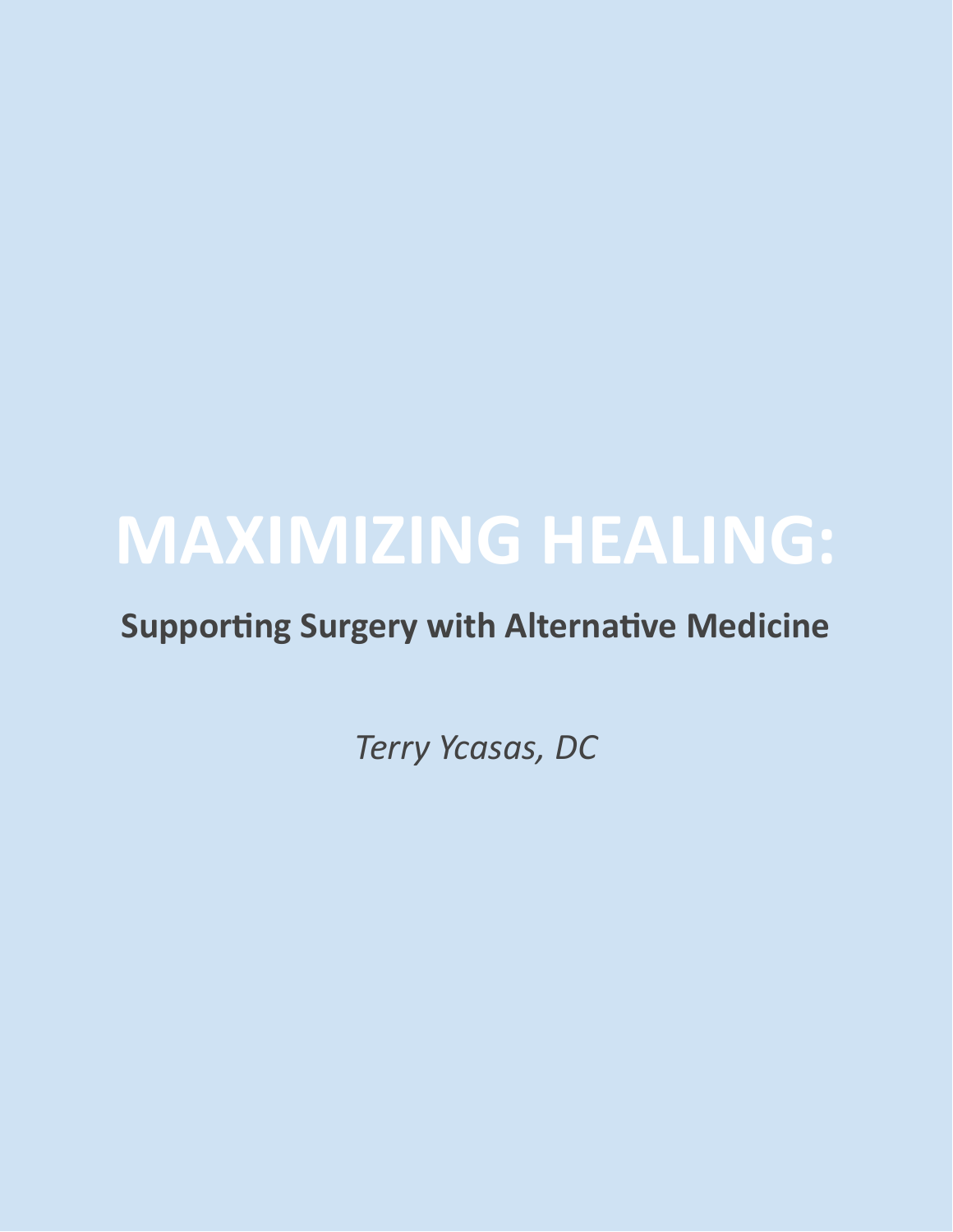### **Supporting Surgery with Alternative Medicine**

The biggest decision I have ever made was last year when I decided to move forward with top surgery. As an alternative health care provider, I don't typically participate in Western medicine. I can be suspicious of Western medicine's over-reliance on pharmaceuticals for the treatment of symptoms, while dismissing natural remedies and the importance of overall holistic wellness. But I also believe in supporting people being comfortable in their bodies. I scheduled my surgery for February and made a commitment to myself to being as healthy as possible by using alternative wellness resources prior to and after the surgical procedure.

Now, three months post-op, I can say that my recovery has been phenomenal. I believe it is a direct result of my pre- and post surgery wellness regime. This was confirmed by the surgeon *who quipped that I was an A-plus paent and a nurse who commented that they should write an arcle on my recovery process*! I initially chuckled at the idea of an article being written about my healing. However, upon reflection, and as an alternative care provider dedicated to holistic health, I realized how important it is to share what I learned so others have the same opportunity for maximizing their recovery. After all, I had benefited on others' stories and resources to help me prepare for and recover from surgery.

As my contribution back to the community, I want to share information about what helped me through my journey. I can't guarantee or promise that your experience will be the same as mine, as we are all different and unique individuals. But I want to share any information I can that may help improve someone else's chances for a better healing journey.

To be clear, this is not medical advice. You should always defer to your physician(s) and their team and ensure that you follow their protocols. This article simply describes the steps that I proactively incorporated into my life to help my healing. Some of these steps may also seem overwhelming at first! I recognize that a lot of what I'm sharing below may be completely new concepts for a lot of folks. In some cases, there may be barriers to being able to do some of the protocols. If you decide to move forward with these steps, I suggest taking one step at a time.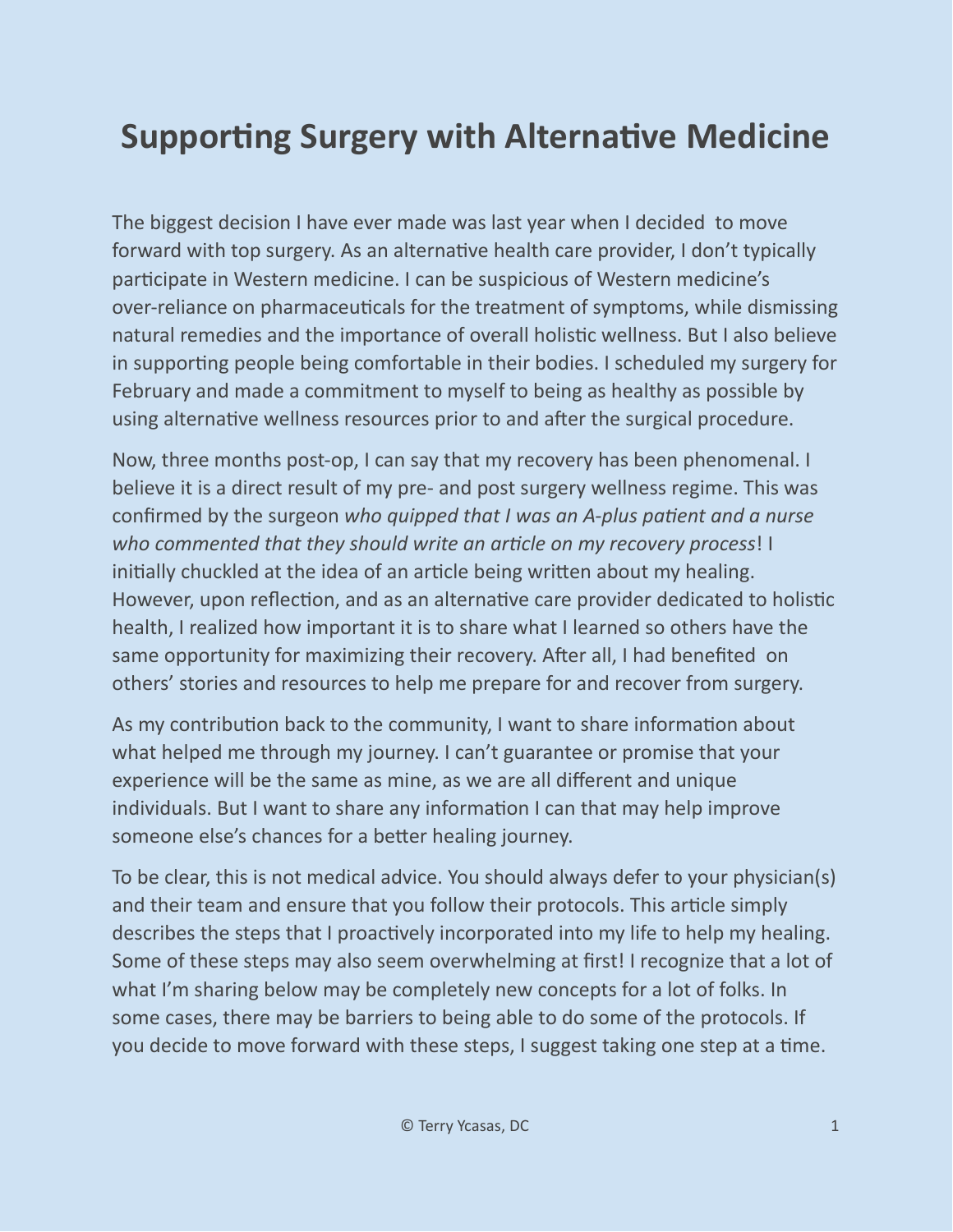Consider what you know about yourself and your body, focus on what resonates with you and go from there.

If you could only do some of the protocols, I would recommend five of the listed items: intermittent fasting, an anti-inflammatory diet, an alkaline diet, exercise, and yoga. (*I'll talk about those five things in more detail below*). Again, these steps are simply what worked for me to support my body's health.

My top surgery goals were to:

- 1) reduce inflammation
- 2) promote alkalinity
- 3) promote more efficient healing
- 4) strengthen my body's constitution and all of its systems

*Each topic is explained below. The specific protocols I used are listed at the end of the article* 

## **Reducing Inflammation & Intermittent Fasting**

First and foremost, let's clarify: What is inflammation? Inflammation is the body's natural response to protect us from infection, injury, or disease. There are two types of inflammation: Acute and chronic. Cnet.com has a great description and analogy (https://www.cnet.com/how-to/what-is-an-anti-inflammation-diet-and-how-does-it-work/):

*"One* way you can compare the two is to think of it as a fire: acute inflammation is *like the small fire pit you build to roast marshmallows; chronic inflammation would be the huge wildfire that can spread and cause a lot of damage. The key with inflammation is that you want it to stay small and contained when it happens, not something that spreads all over your house and land, destroying your home and prized possessions in the process.*

Chronic inflammation is the widespread, low-grade inflammation that is increasingly being studied and linked to many health problems such as [heart](https://www.heart.org/en/health-topics/consumer-healthcare/what-is-cardiovascular-disease/inflammation-and-heart-disease) [disease](https://www.heart.org/en/health-topics/consumer-healthcare/what-is-cardiovascular-disease/inflammation-and-heart-disease), [autoimmune](https://vector.childrenshospital.org/2018/02/mda5-autoinflammatory-disease/) conditions and even [depression](https://www.psychologytoday.com/us/blog/neuroscience-in-everyday-life/201810/the-brain-fire-depression-and-inflammation) and [anxiety.](https://www.ncbi.nlm.nih.gov/pmc/articles/PMC3641413/) Inflammation can also be a culprit for less serious issues such as [headaches](https://www.mayoclinic.org/diseases-conditions/chronic-daily-headaches/symptoms-causes/syc-20370891), [joint](https://www.healthline.com/health/joint-pain#causes) pain or [low](https://www.ncbi.nlm.nih.gov/pmc/articles/PMC6658985/) [energy.](https://www.ncbi.nlm.nih.gov/pmc/articles/PMC6658985/) One thing that many experts say is a driving force is [your](https://www.mayoclinic.org/healthy-lifestyle/nutrition-and-healthy-eating/in-depth/how-to-use-food-to-help-your-body-fight-inflammation/art-20457586) diet.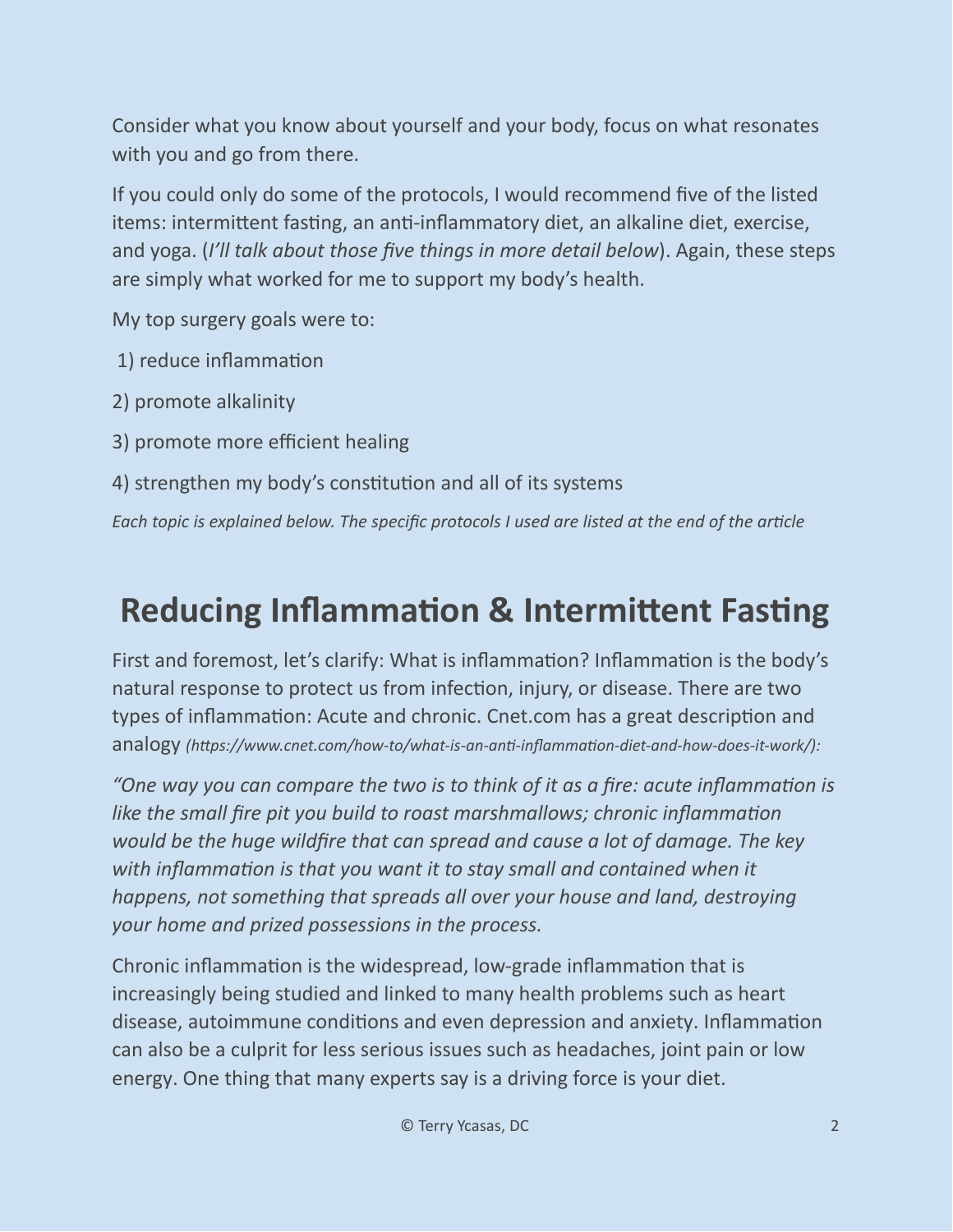Acute inflammation isn't necessarily a bad thing. It's the body's response to an injury as it attempts to heal and restore itself back to the state prior to injury. Similarly, when we go through a procedure like surgery, our bodies move through that inflammatory process to heal.

Chronic inflammation, on the other hand, can have long-term and whole-body effects. It is a systemic inflammation because it produces a constant, steady stream of low-grade inflammation throughout the body. Now, imagine if you injure yourself repeatedly - your body would be in a chronic state of inflammation as it tries to heal. This scenario is essentially what occurs when we eat foods that we are sensitive or, allergic to, or irritate our gut lining. The most common allergens are gluten, dairy, sugar, soy, corn, and for some, nightshades. Everyone is unique as are each person's sensitivities.

Our bodies require essential nutrients (water, fruits, vegetables, minerals, healthy protein, etc.) for daily function and particularly when healing from something as intense as surgery. If we eat inflammatory foods 3x/day with a snack here and there, we're basically injuring and stressing our bodies, over and over again. If your body is already in a chronic state of inflammation, and then you go through an even more stressful procedure like surgery, your body has to work that much harder to heal as it's already allocating most resources to healing the chronic inflammation. Therefore, it's going to take that much more time to heal. However, if you go through surgery with less inflammation, your body's resources aren't siphoned off to take care of the chronic inflammation. Your body will instead be optimized to allocate resources to heal the surgical procedure more efficiently and in a shorter time frame.

So, it was clear that my first step in prepping for surgery was to tackle my diet. About one year prior to surgery, I started intermittent fasting and did a 16:8 ratio, where I fasted for 16 hours and ate for eight hours. The amount of inflammation I lost was drastic. To break it down: "especially in the Western world, people eat all the time and that's a fairly recent habit in human evolution," Dr. Miriam Merad, an author on intermittent fasting and the director of Precision Immunology Institute at the Icahn School of Medicine at Mount Sinai in New York. Merad suggests that the amount of inflammation-causing cells we have in our society today may be a product of overeating. "We wondered whether the number of monocytes (white blood cells that help fight off infections) we call normal is, in fact, not normal  $-$  in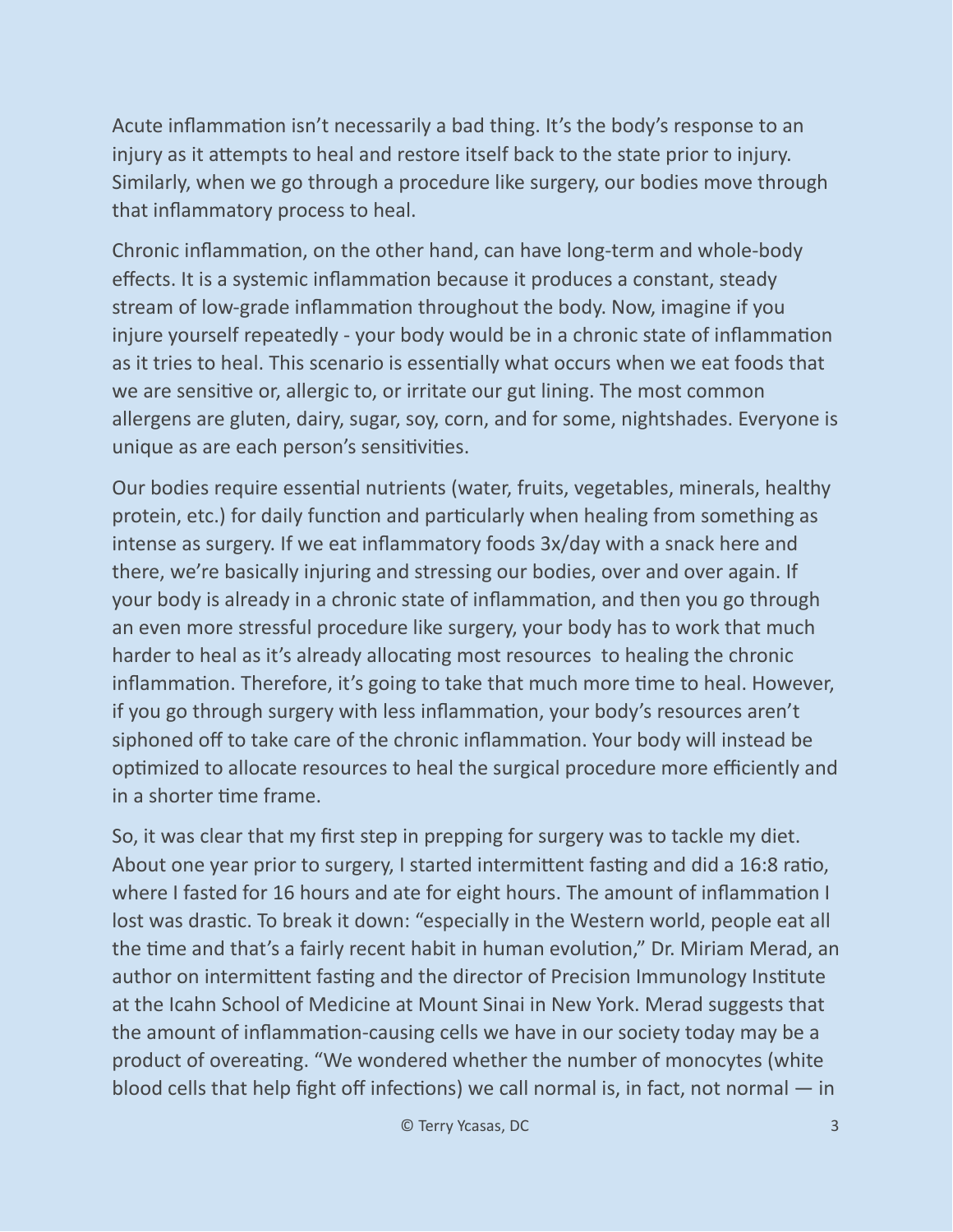fact puts us at risk… and may be unnecessary, may reflect our recent dietary habits," Merad said. "Somehow we have acquired dietary habits that are putting us at risk for inflammation."

Then I adopted an anti-inflammatory diet one month prior to surgery. I avoided all gluten, dairy, sugar, soy (tamari is okay, unless you have an allergy to soy), pork, beef, processed foods, trans fats, and alcohol. This was a challenge even for me. While I am careful about my diet I am also known in my social circles as a foodie. I sure do love my food, so it *was* really tough to give up *some* of the foods listed above. Breads, baked goods, and chocolate bars were the most difficult. But, I reminded myself that this diet was for a greater good. I trudged on and ate more home-cooked vegan meals with the occasional serving of chicken or fish, eliminating the items mentioned above. By doing so, not only did my inflammation decrease, but as an added bonus, I also noticed an increase in my energy levels and felt better overall.

#### **Promoting Alkalinity**

In terms of pH and alkalinity, let's go back to high school chemistry for a moment: 7.0 pH is neutral, while numbers lower than 7.0 are acidic and numbers greater than 7.0 are alkaline (on a scale of 0 - 14). The ideal body pH is 7.2 - 7.4 (depending on who you ask), which is slightly alkaline. The kidneys are in charge of balancing fluids and maintaining an ideal pH in the body. So when we consume foods and drinks, those substances are reported to the kidney as being either acidic or alkaline. Consuming acidic foods lowers the body's pH. The kidneys job then is to reduce that acidity. It accomplishes this by having bones release calcium and magnesium to reestablish alkalinity, and breaking down muscles to produce ammonia, a strong alkaline substance. In other words, your bones and muscles are broken down to help maintain a proper pH, which will lead to thinner bones and lower muscle mass. In effect, having an acidic diet taxes the system by pulling resources from different parts of the body and reallocates them to help rebalance that acidity. Therefore, an alkaline diet, especially before undergoing surgery, aids the body by maintaining homeostasis (state of equilibrium or balance) to be able to better withstand the stress of surgery. Other benefits of an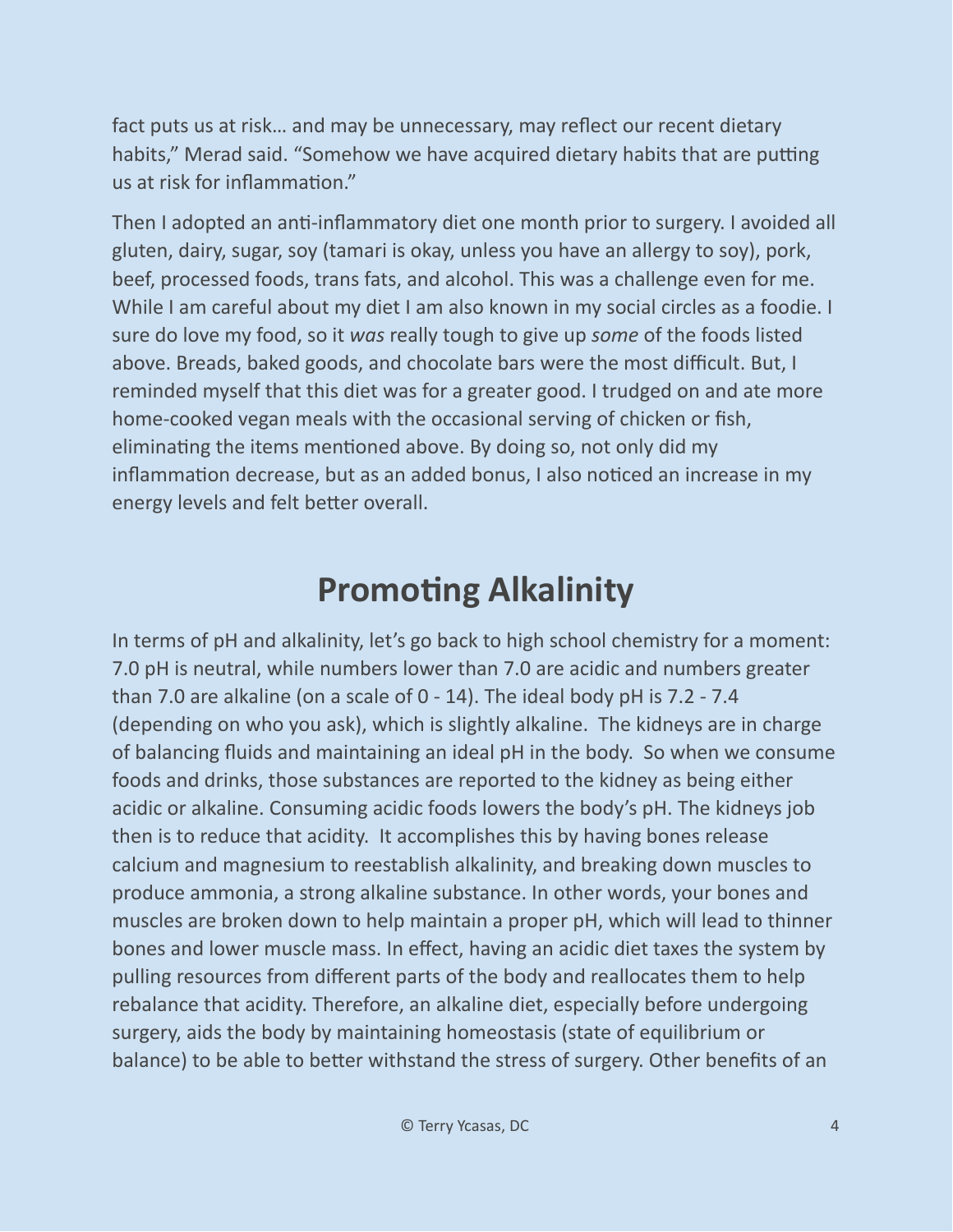alkaline diet include lowering chronic pain and inflammation, boosting vitamin absorption, and helping to improve immune function.

The basic foundation of an alkaline diet is that you can change the pH balance of your body through the foods you eat. When you eat acidic foods, your body will tend toward acidity which will make you vulnerable to disease and illness, including, arthritis, osteoporosis, kidney and liver, and even cancer. Whereas, when you eat alkaline foods such as organic fruits and vegetables, plant proteins, and green drinks, your body will tend toward alkalinity and improve your health. An alkaline diet and an anti-inflammatory diet can go hand-in-hand, in that a large part of both protocols are about diet.

In addition to eliminating inflammatory foods and eating more alkalizing foods, I increased the amount of nutritious food. Generally speaking, most of us do not get enough nutrients from our everyday diets. Furthermore, fruits and vegetables in our stores today contain far fewer nutrients than they did 50 years ago (modern farming techniques, long-haul transportation, and crop breeding practices emphasize producing cheap food; in effect they contribute to the decline of vitamins and minerals). If we don't have enough nutrients, our bodies can't do their job. If our bodies can't do their job, we're creating a stressful environment that takes longer to heal. Anticipating that my body was going to have to work harder to heal after surgery, I nourished it with as many nutrients as possible: I had daily smoothies with a lot of greens and supplements, I took nutritional supplements, and I ate a well-balanced diet.

#### **Exercise & Yoga**

The next step was exercise and movement. Any exercise will work and you should focus on what you enjoy and what works for your body. I did Lagree *(https://www.lagreefitness.com/about)*, Ashtanga-based yoga *(https://www.yogapedia.com/definition/4979/ashtanga-yoga)*, and yin yoga *(https://somuchyoga.com/yin-yoga/*) to ensure that I had core strength and flexibility. I had already been working out and doing yoga regularly prior to my procedure. However, if you don't have a regular routine, I'd suggest starting an exercise routine three months before surgery.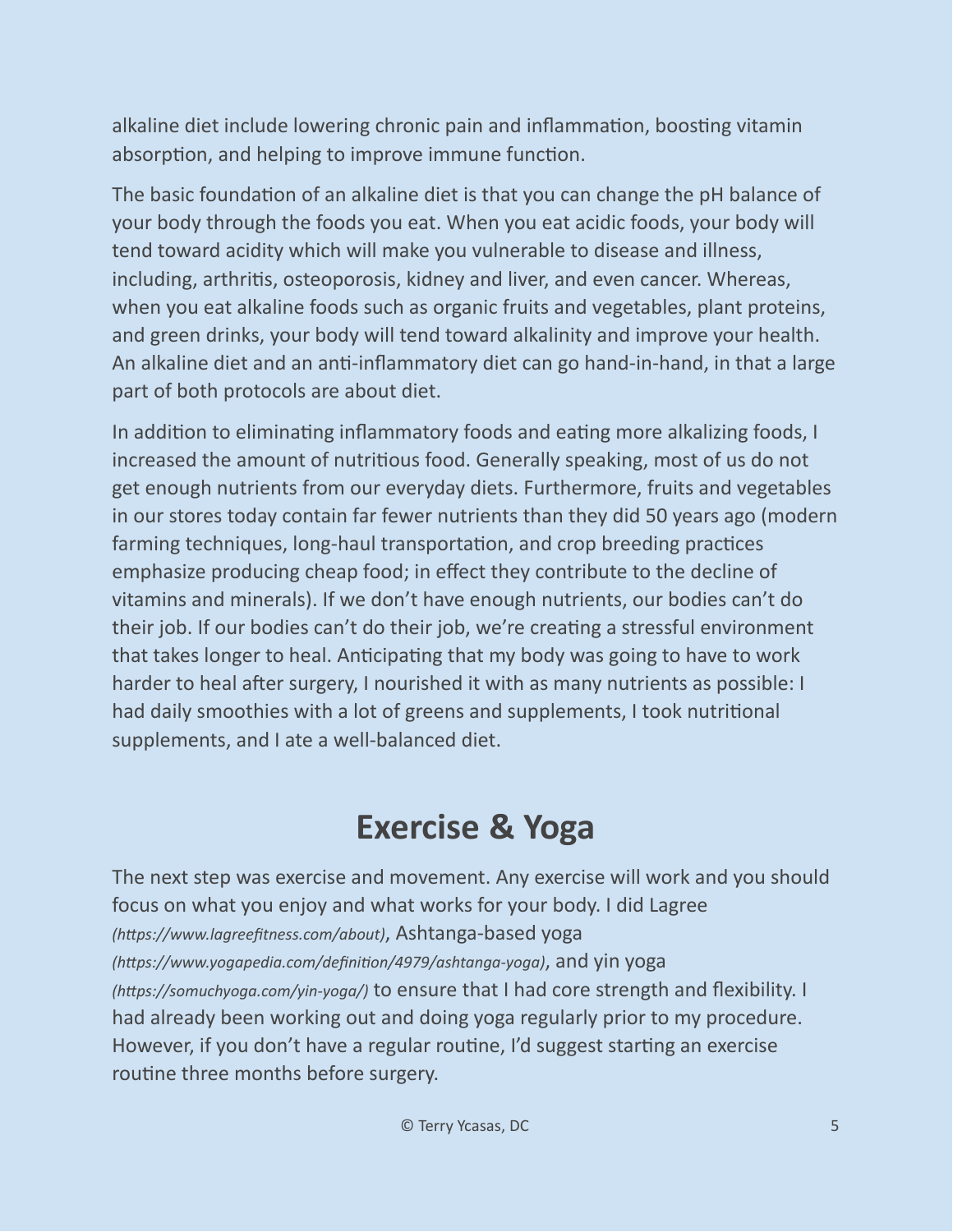I firmly believe that exercise and yoga sped up my post surgery comfort and recovery. For example, the day of my surgery I experienced a lot of discomfort and had a hard time moving and getting around, which is expected even under the best circumstances. By that afternoon, I was able to (awkwardly) navigate and push/pull myself up from bed because I had built up strength and flexibility. I know for certain that I wouldn't have been able to do so if I hadn't practiced Lagree and yoga. I'm not suggesting that you should force yourself to get up on your own, right after surgery. I'm saying that the core strength and flexibility I built, made it possible for me to move and balance with much more agility, stability, and grace that I otherwise would not have had. At least as much grace as one can have after having major surgery.

I credit the proactive steps I took for quickly moving from post surgery fatigue to a return to my normal energy levels. Colleagues and friends even noted that I didn't look or act like I had just had surgery.

My smooth recovery continued when I went to my first post-op appointment one week after surgery. As an indication of progress, my surgery team was looking for my drains to be under 30 cc of liquid (the amount of fluid/bloody runoff that flows into the drains) for at least two days in a row. The only time that I was ever over 30 cc, was on the day of surgery. All the days after surgery, I was well under that mark. Because of that, my drains were removed one week after the operation.

The protocols that I proactively incorporated into my life to help my healing are listed below. As I mentioned at the beginning of the article, the five things that I'd recommend most would be intermittent fasting, an anti-inflammatory diet, an alkaline diet, exercise, and yoga. Focus on what resonates with you and go from there.

#### **Pre-surgery**

- Chiropractic (at least three months before surgery)
	- o Removes restrictions in the spine so that the body can move more freely. Also removes nerve interferences so that your nervous system, which innervates everything in your body, can function more optimally. It can also move the body and its systems to a © Terry Ycasas, DC 6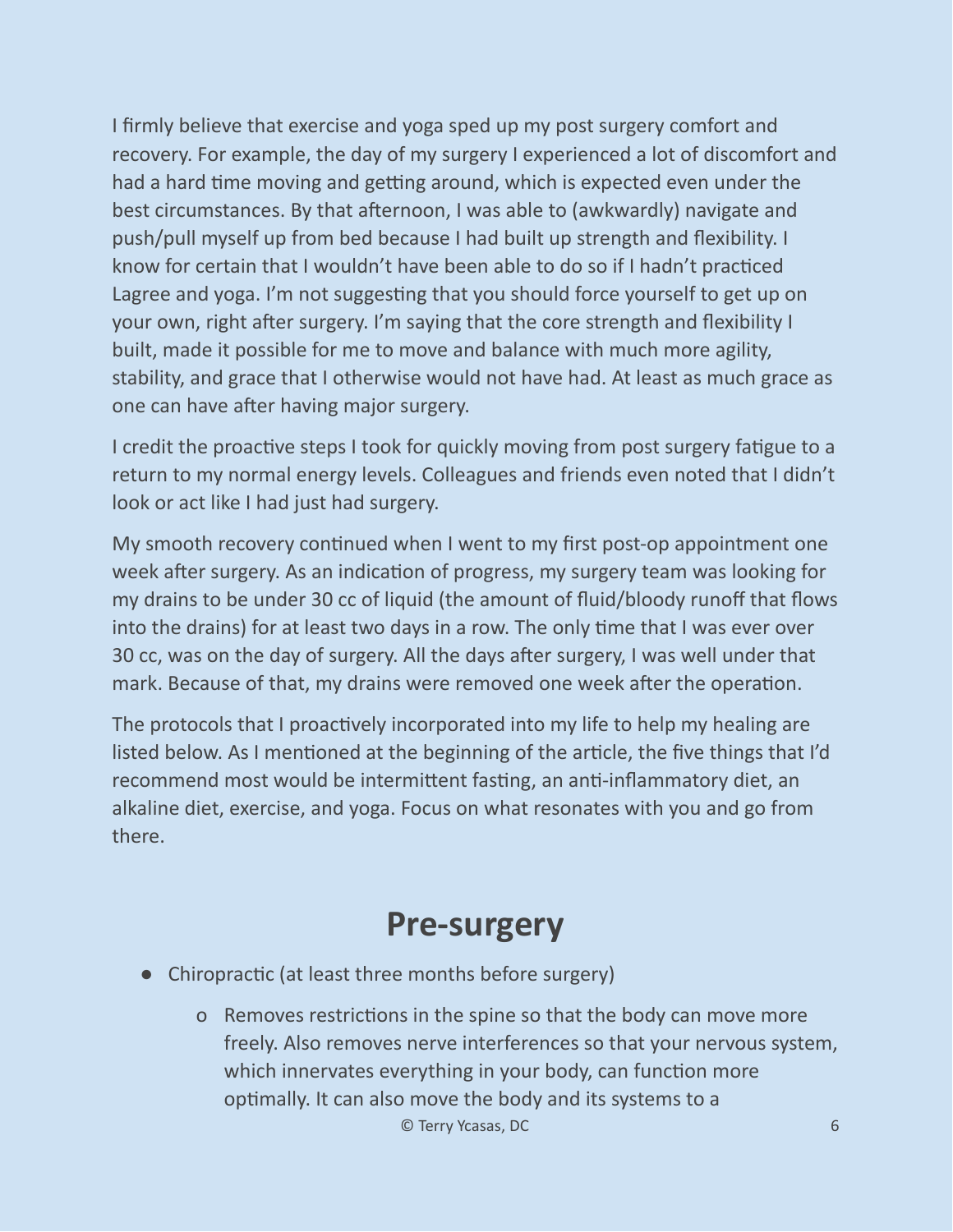parasympathetic (i.e., rest and digest) state, which is where healing occurs (note that healing never occurs when the body is in a fight or flight state). Getting a chiropractic adjustment can also boost your immune system 300% within 15 minutes of that adjustment.

- BodyTalk (at least one month before surgery)
	- o BodyTalk is a safe, effective, non-invasive form of energy medicine. It syncs communication pathways throughout your system and releases stored stress. BodyTalk improves surgical outcomes in many ways: reduced recovery time, less pain, fewer medications, better digestion, improved movement, and greater psychological ease. BodyTalk expedites your return to regular activities while supporting your total health.

*Learn more about it here: [hps://www.synergywellness.org/](https://www.synergywellness.org/)*

- Acupuncture (at least one month before surgery)
	- o Acupuncture can help to boost the immune system, lower inflammation, and counteract stress and anxiety in preparation for surgery. During the post-op period, acupuncture encourages circulation to the areas in question, which can lead to lower inflammation levels, reduced pain, and faster healing times. It can also break up scar tissue and reduce the appearance of surgical scars.
- IV therapy (at least two months before surgery and up to one month before surgery)
	- o IV nutritional therapy can be a useful treatment for patients prior to surgery. Echoing what was described above: by saturating the body with adequate minerals and vitamins prior to surgery, we can optimize the healing process and boost the immune system. Common vitamins and minerals found in pre-surgical IV formulations include vitamin C, B vitamins, zinc, and selenium all of which may aid in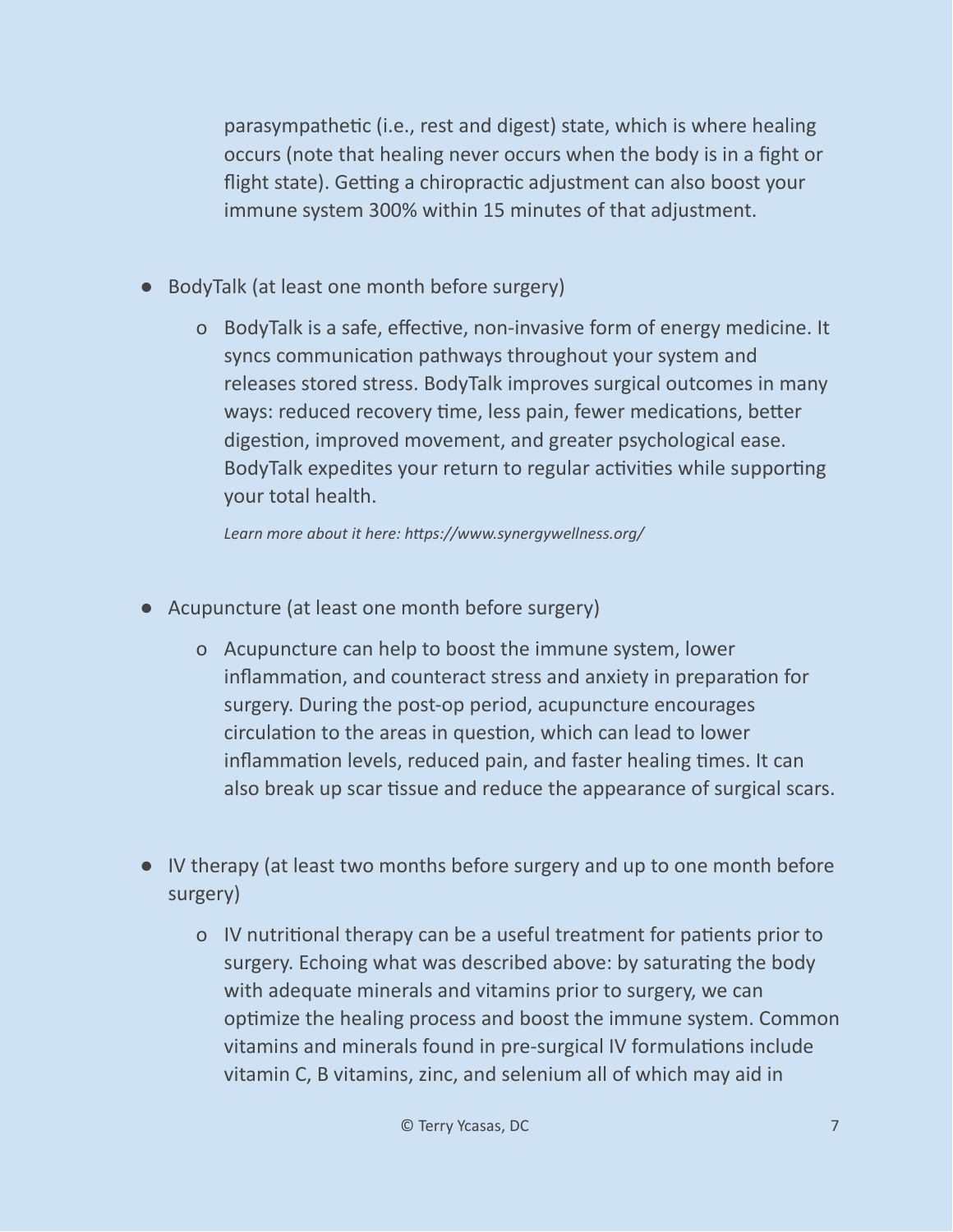wound healing, decrease inflammation, reduce healing time, and enhance the immune response.

- Yoga (at least three months before surgery)
	- o Incorporating yoga asana (postural form), pranayama (breathing form), and meditation can greatly support one's wellness journey in preparing for and recovering from surgery. It helps to support and strengthen the nervous system, cardiovascular health, circulatory system, immune system, endocrine system, and promote a parasympathetic nervous system. By residing in a state of equanimity more often helps to mentally prepare for surgery, improve physical response to this stress on the body, and support the immune system throughout recovery. Yoga can also aid in tissue repair and decrease recovery time.
	- o Yoga can also help increase physical strength, range of motion, and overall vitality of the body. Moving into surgery from a space of physical health encourages the body's recovery response and also better prepares the body for a post-op period of decreased movement. During initial weeks following surgery, breathing exercises and meditation can help to support the body's recovery. Once cleared for physical activity, one can gradually begin to add the practice of yoga postures, and more specifically, utilizing an asana that can help mobilize or gently stress areas that have been stagnant or immobilized can help alleviate the feeling of tightness and constriction in the body. Yoga in this way can help with remodeling the connective tissues and promote the physical healing process. Consulting an experienced yoga instructor for guidance is always recommended.
- Strength/Core building workouts (at least three months before surgery)
	- o Your core, which involves the shoulders, spine, abdomen, pelvis, and hips, is your support system. It is the chain that links the upper and lower regions of your body. It controls movements, keeps you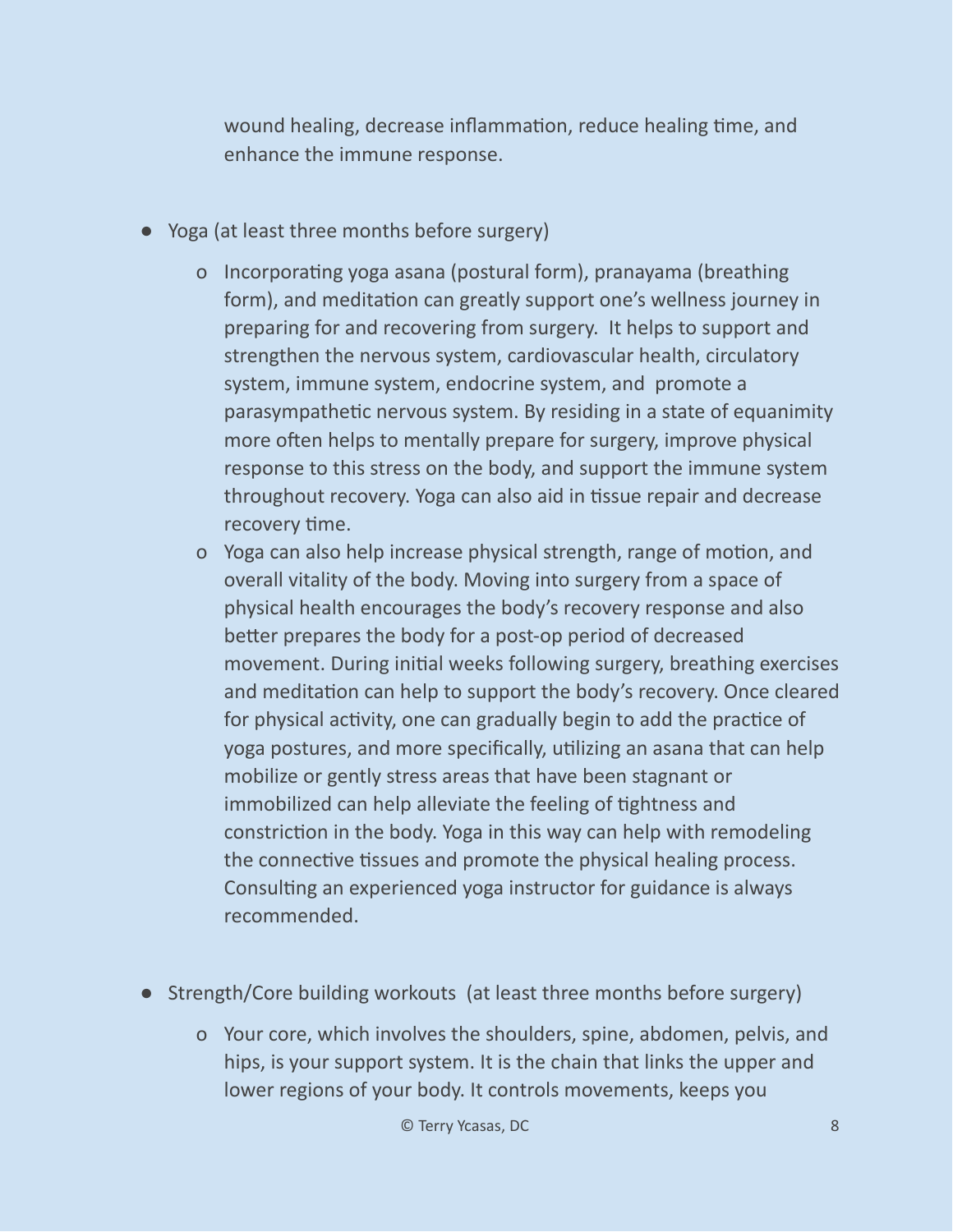upright, helps shift weight, and helps you move through the world. Core workouts train the muscles in these regions to work in harmony, which leads to enhanced balance and stability.

- Alpha-Stim Machine (at least one month before surgery)
	- o Alpha-Stim is a cranial electrotherapy stimulation device that is clinically proven to safely and effectively treat anxiety, depression, and insomnia. A tiny current of electricity is passed through two electrodes that clip onto your earlobes, restoring balance to your brainwaves and making you feel better -- fast. It is a drug-free, noninvasive way to lower mental stressors and help lead to overall wellness.
- Intermittent fasting (at least three months before surgery)
	- o An eating pattern where one cycles between periods of eating and fasting. When we fast, there is a significant reduction in blood sugar and insulin levels. It also benefits our metabolic process, and can help protect from diseases.
	- o The ideal fasting ratio is 16:8 (i.e., fasting for 16 hours and eating for 8). No food is allowed during the fasting period, but supplements, water, coffee, and tea (no sugar and cream) are allowed as long as there are no calories.
- Anti-inflammatory diet (at least one month before surgery)
	- o An eating plan that prevents or reduces chronic inflammation. It emphasizes fruits, vegetables, lean protein, nuts, seeds, and healthy fats.
	- o Avoid: sugar, high fructose corn syrup, trans fats, vegetable and seed oils like soybean and canola oils (I cook with avocado oil), refined carbs, alcohol, beef, pork, and processed meats.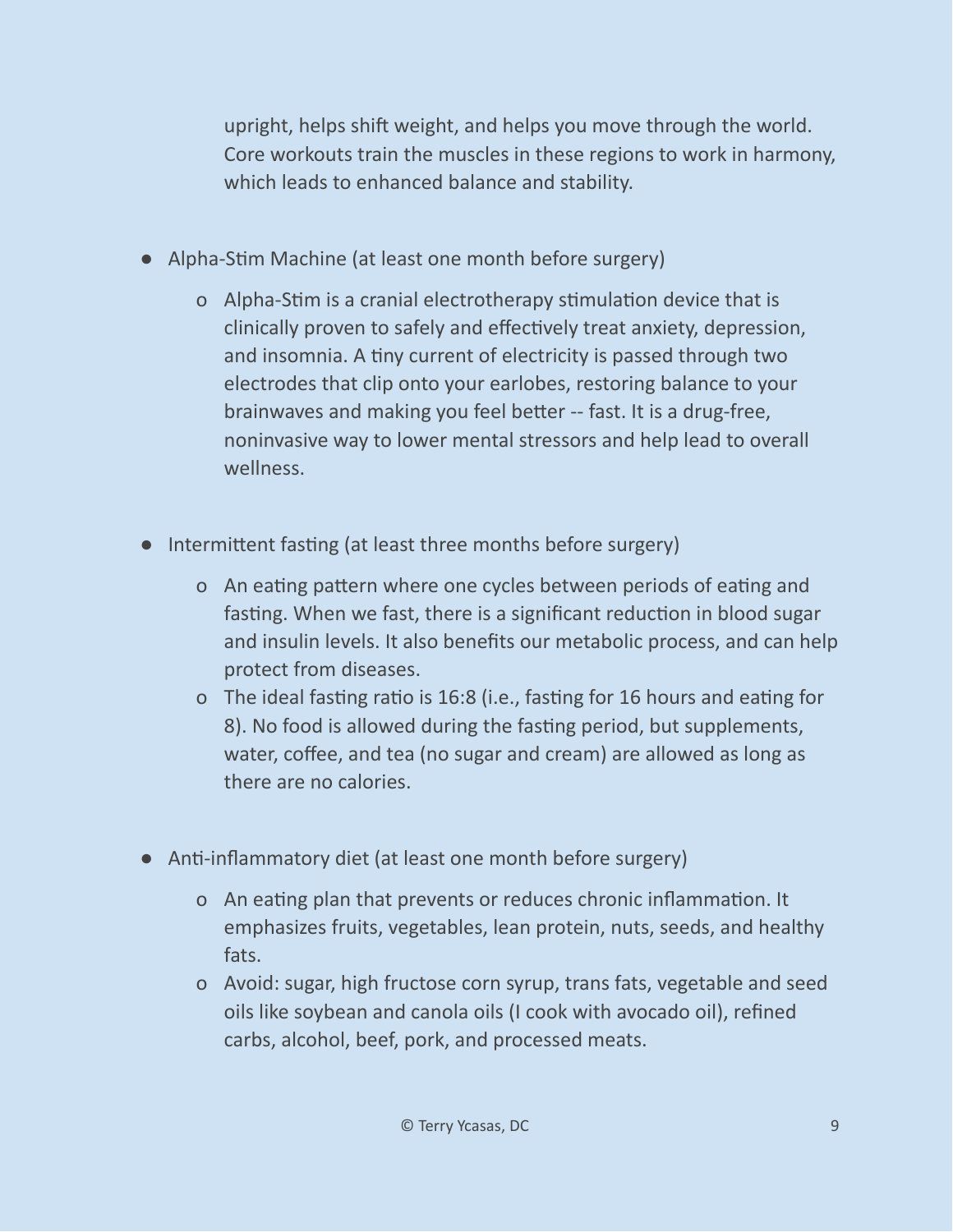- Alkaline foods (at least one month before surgery)
	- o Organic fruits and vegetables are grown in mineral dense soil that tends to be more alkalizing.
	- o Raw foods
	- o Green juices/smoothies

https://paleoleap.com/15-delicious-paleo-smoothies/

- o Lemon juice in water (note that freshly squeezed lemon juice used within a few minutes is best)
- o Alkaline water
- Nutritional supplements (at least one month before surgery)
	- o The table below is a Pre-Post Surgery Nutritional Program from "Staying Healthy" by Elxon M. Haas. I did not adhere to it strictly, but it did give me a good guideline as to where I wanted to focus my supplements. Generally speaking, I focused on the following:
	- o Water
	- o Fiber
	- o Vitamin A, B complex, C, D (vitamin D is especially important if you live in a region that does not get as much sunlight)
	- o Essential minerals (many of which can be found in bone broth)
		- Minerals found in bone broth: iron, zinc, selenium, boron and manganese
		- Most recipes for bone broth have the same foundation. It's a matter of what your taste preferences are. I tend to add tamari and Red Boat's fish sauce to give it a more Asian and umami flavor profile. Here is a great place to start: https://wellnessmama.com/5888/bone-broth/
		- Collagen
		- Can be found in bone broth
		- **.** I also used Vital Proteins Collagen Peptides
			- Liver support (our liver is what processes and detoxes the general anesthesia and meds)
			- I used Premiere Research Labs Liver ND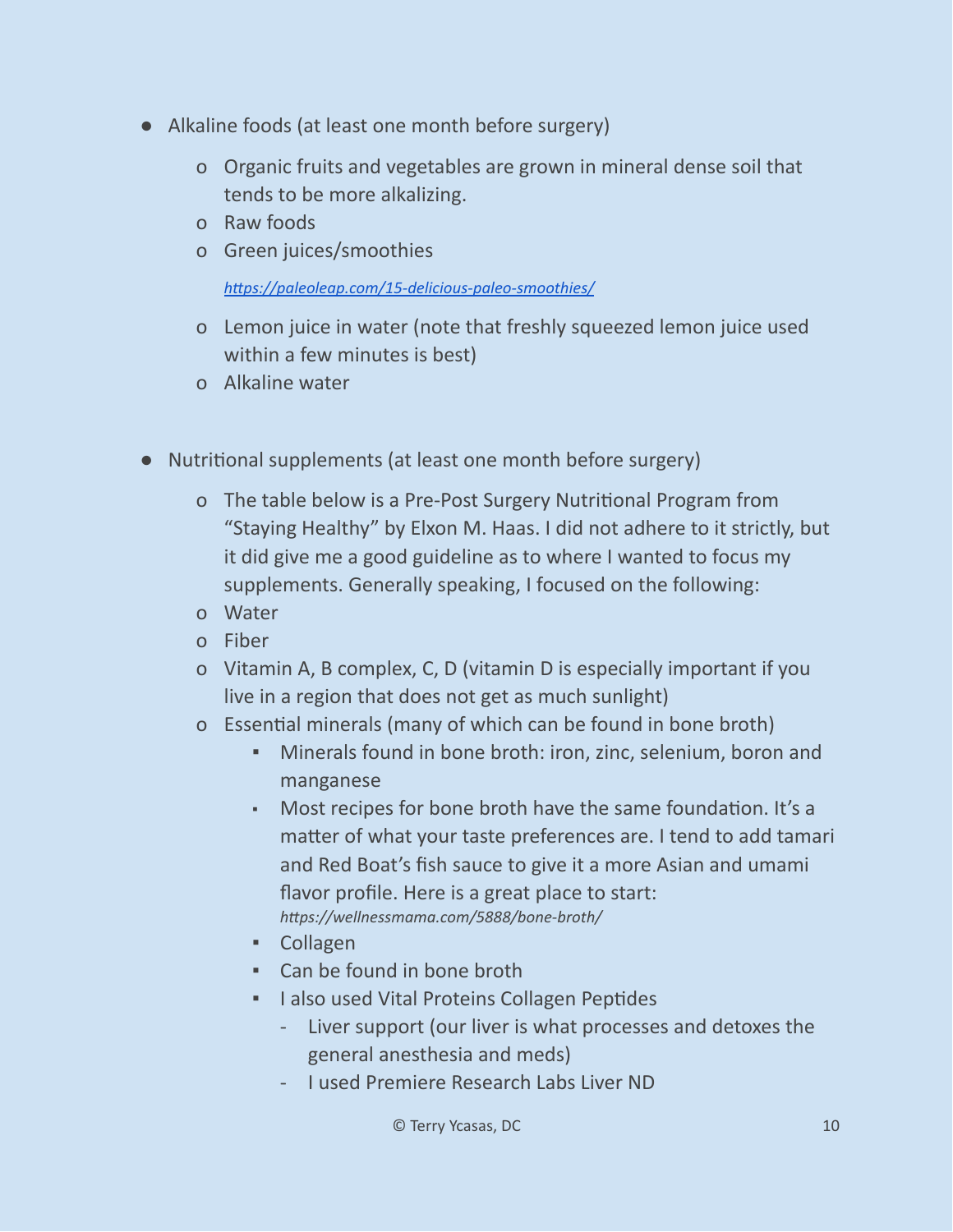- **•** Pre, Pro, Post-biotics (gut health is vitally important to help digest food better, improve immunity, and prevent infections)
- Found in fermented foods
- I used Premiere Research Labs Fermented Greens, Fermented Beets, and Fermented Turmeric
- You can also take pre, pro, and post-biotic supplements

| <b>Nutrient</b>       | <b>Amount</b>       | <b>Nutrient</b>                | <b>Amount</b>    |
|-----------------------|---------------------|--------------------------------|------------------|
| Water                 | $2 - 3$ qt          | Chromium                       | <b>200 mcg</b>   |
| Fiber                 | $10 - 15g$          | Copper                         | $2 - 3$ mg**     |
| Protein               | 70 - 100 g          | Iodine                         | 100 - 200 mcg    |
| Fat                   | $50 - 75$ g         | Iron                           | 20 <sub>mg</sub> |
| Vitamin A             | 10,000 - 20,000 IU* | Magnesium                      | 500 - 800 mg     |
| Beta-carotene         | 15,000 IU           | Manganese                      | 10 <sub>mg</sub> |
| Vitamin D             | 400 IU              | Molybdenum                     | 800 mcg          |
| <b>Vitamin E</b>      | <b>200 IU</b>       | Potassium                      | $2 - 3 g$        |
| Vitamin K             | 300 mcg             | Selenium, as<br>selenomethione | <b>200 mcg</b>   |
| Thiamin (B1)          | 50 mg               | Silicon                        | 100 - 200 mg     |
| Riboflavin (B2)       | 25 - 100 mg         | Sulfur                         | 400 - 800 mg     |
| Niacin (B3)           | 25 <sub>mg</sub>    | Vanadium                       | 150 - 300 mcg    |
| Niacinamide (B3)      | 50 mg               | Zinc                           | $60 - 100$ mcg** |
| Pantothenic acid (B5) | 500 - 1000 mg       | L-amino acids                  | 1000 mg          |
| Pyridoxine (B6)       | 500 - 1000 mg       | L-arginine                     | 500 - 1000 mg    |
| Pyridoxine (B6)       | 50 mg               | L-lysine                       | 500 - 1000 mg    |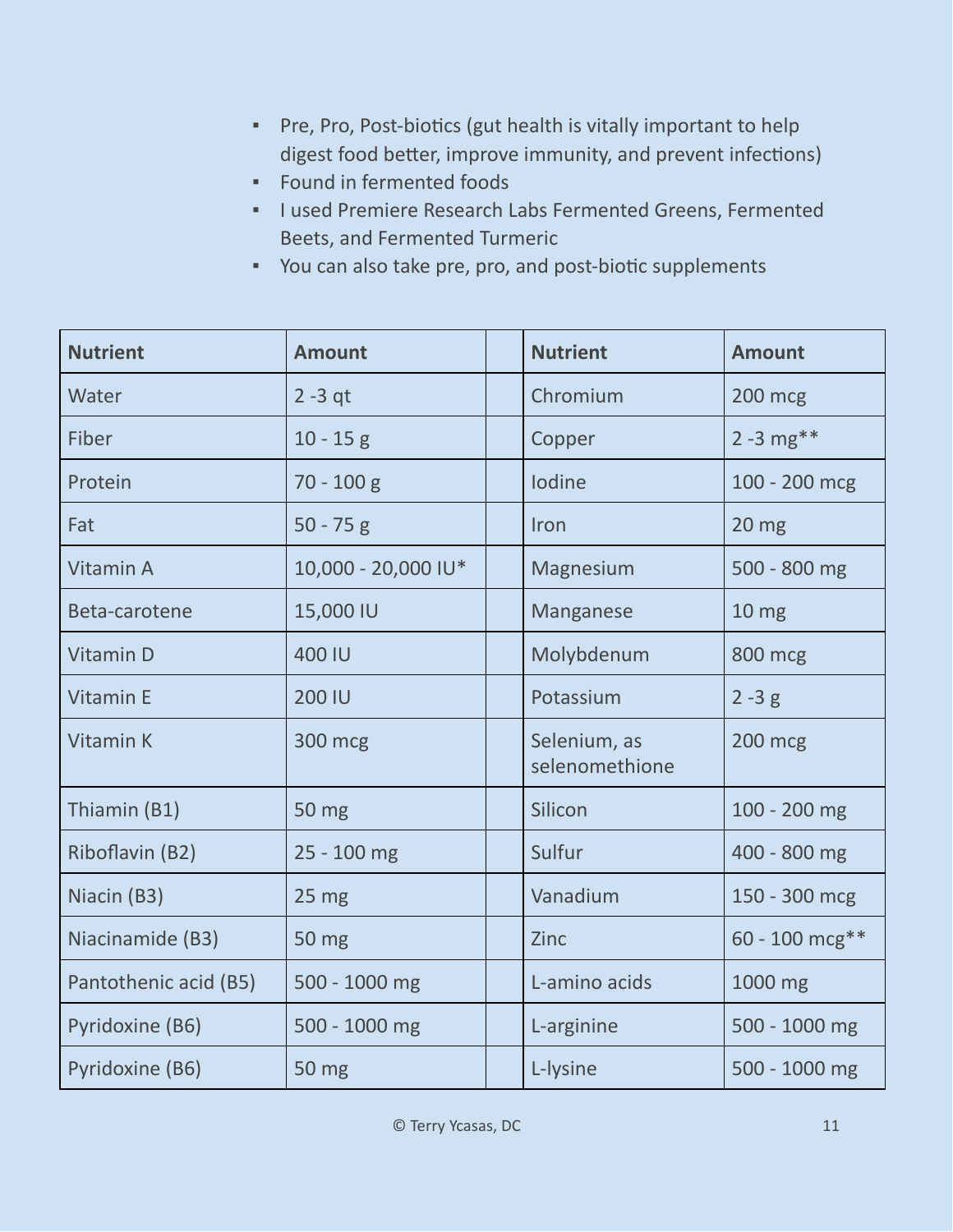| Pyridoxal-5-phosphate | 25 <sub>mg</sub> |  | Lactobacillus                                                                                                 | 2 billion<br>organisms |  |
|-----------------------|------------------|--|---------------------------------------------------------------------------------------------------------------|------------------------|--|
| Cobalamin (B12)       | <b>200 Mcg</b>   |  | <b>Bromalain</b>                                                                                              | 200 - 400 mg           |  |
| <b>Folic acid</b>     | 800 mcg          |  |                                                                                                               |                        |  |
| <b>Biotin</b>         | 300 mcg          |  | * 10,000-20,000 IU vitamin A should<br>only be used 4 - 6 weeks, beginning 1<br>or 2 weeks before surgery and |                        |  |
| Inositol              | 1000 mg          |  |                                                                                                               |                        |  |
| Vitamin C             | $4 - 6g$         |  | continuing 2-3 weeks after. At other<br>times, the amounts should be limited                                  |                        |  |
| <b>Bioflaonoids</b>   | 500 mg           |  | to $^{\sim}$ 5000 IU daily.                                                                                   |                        |  |
| Calcium               | 800 - 1200 mg    |  | ** The amount should be higher if zinc<br>is taken -- about 20:1 ratio of zinc to<br>copper                   |                        |  |

#### **Post-surgery**

- Chiropractic
- Body Talk
- Acupuncture
- Homeopathy (check with your homeopath or naturopath to determine which homeopathic remedies are best for you)
	- o Homeopathy is a misunderstood and often underutilized medicinal intervention. It can be very gentle on the body while effectively treating acute conditions, as well as providing many forms of relief during post-surgery recovery. Because it works on a deeper energetic level of healing, homeopathy pairs nicely with conventional medicine. It can be taken in conjunction with pharmaceutical medications without risk of interactions.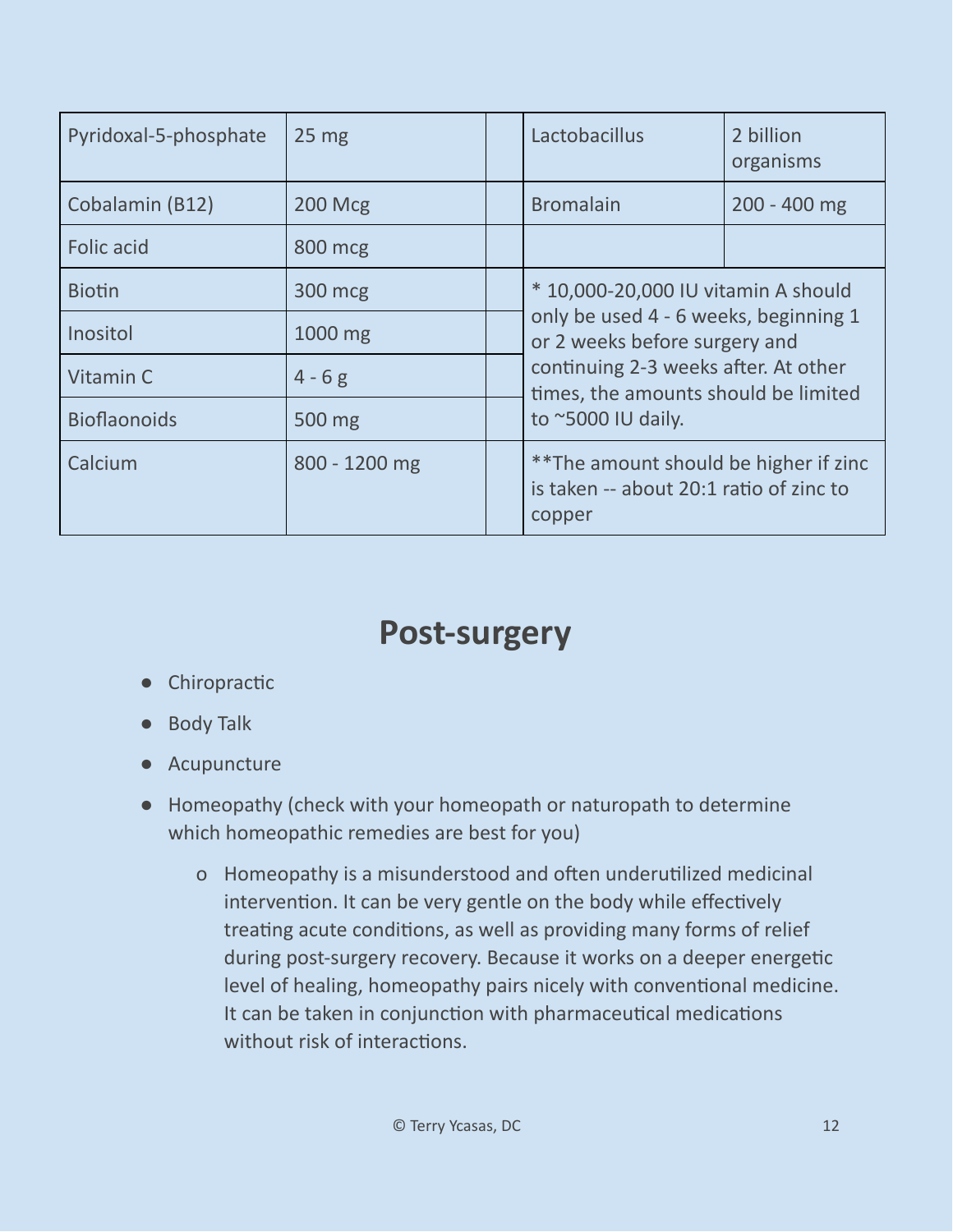#### **Primary Remedies - Homeopathy for surgery**

- Arnica montana Relieves pain, bruising and swelling associated with trauma, surgery or overexertion. It should be taken as close to going in for surgery as possible.
- Bellis perennis Useful when bruising and trauma occur to deep internal tissues after surgery involving the abdomen, breasts, or trunk—especially if a feeling of stiffness or coldness has developed in the area.
- Hypericum perforatum Relieves pain (particularly shooting nerve pain).
- Ledum palustre Relieves bruising around wounds (especially in conjunction with pain from sharp objects).
- Phosphorus Helpful if a person has trouble recovering from the effects of anesthesia. Symptoms can include disorientation, stupor, weakness, nausea and vomiting. The person may be thirsty but often vomits after drinking.
- Staphysagria Relieves itching or pain in surgical wounds.
- Surgery tincture (external use *around* the surgical incisions)
	- o Calendula Officinalis For abrasions, wounds, burns, eczema, varicosities, inflammation and irritation of the respiratory and digestive tracts
	- o Echinacea Spp immuno-stimulator, lymphatic, antimicobial (antibacterial & antiviral), anti-inflammatory
	- o Hydrastis Canadensis antimicrobial, anti-bacterial, anti-inflammatory, astringent
- Laser therapy
	- o Lasers emit specific wavelengths of low levels of light that are absorbed by the cell's mitochondria (energy-producing organelles),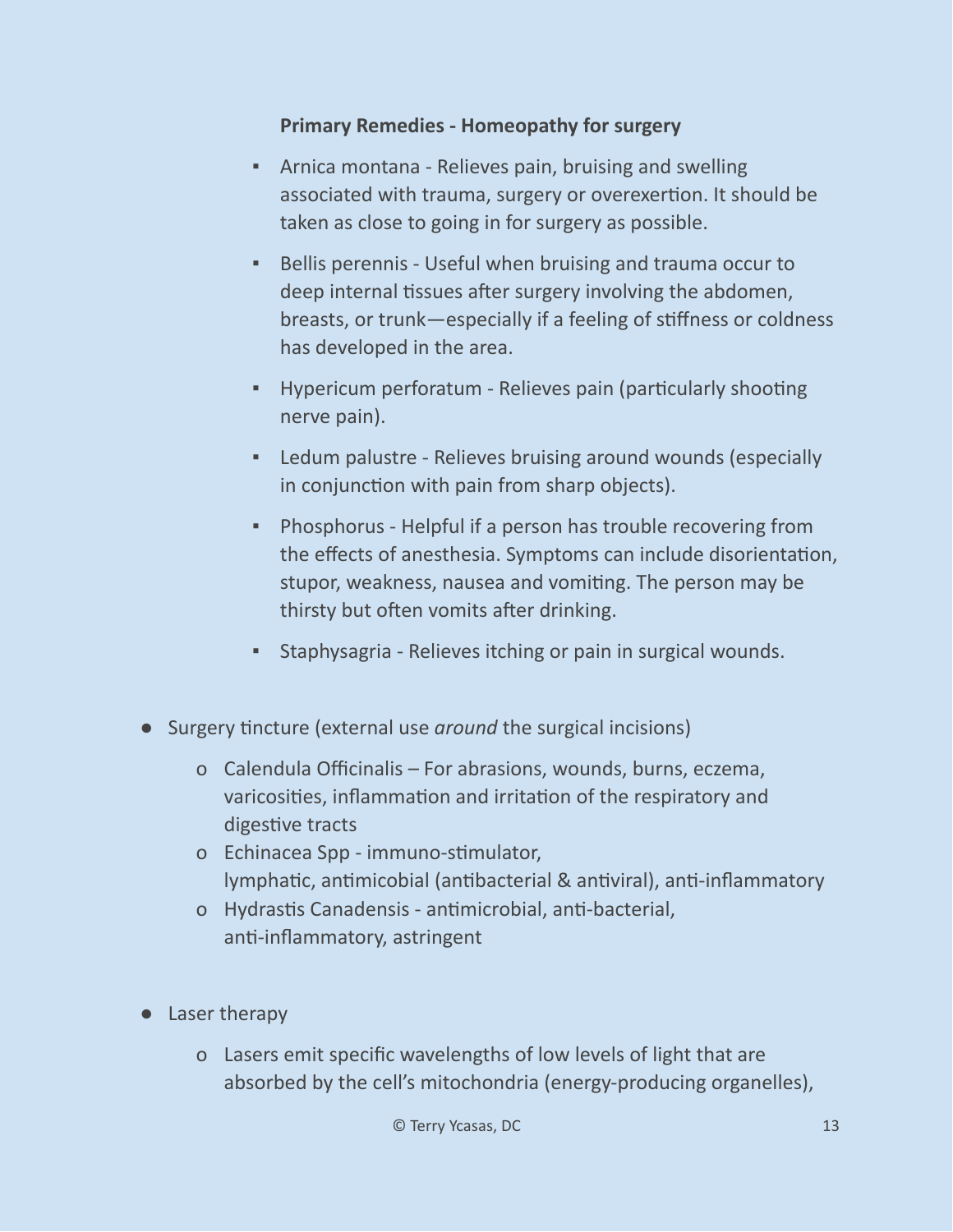which can increase cellular energy production and ultimately enhance healing of the surrounding tissue. Lasers can help reduce inflammation, support a healing environment, and reduce scars.

- **·** I use scalar wave lasers
- Graston or Instrument-Assisted Soft Tissue Mobilization (IASTM)
	- o Stainless steel instruments used to treat acute, chronic, or post-op soft tissue conditions by breaking apart scar tissues, changing reflexes in muscles that have a chronic holding pattern, and increasing blood flow and cellular activity
- Intermittent fasting (continue at least one month after surgery but it's ok to have bone broth and/or juice/smoothies for nutritional support if you feel your body needs the extra nutrients during fasting times)
- Anti/Non-inflammatory diet (at least one month after surgery)
	- o It's a good idea to continue such a diet as your body continues to heal. After a month, and if you're really craving something outside of the anti/non-inflammatory diet, I'm a fan of the 80/20 rule where you eat anti/non-inflammatory 80% of the time and allow yourself other foods 20% of the time
- Bone broth

My positive experience using the above protocols to help me prepare for and recover from top surgery prompted me to share my journey. The protocols can be used by anyone undergoing any type of surgery, and for those who want a healthy body and a healthy life. So much of today's society and culture pushes us into imbalance - we're overworked, stressed out, and we lack a health and wellness-oriented perspective and resources. I strongly believe that alternative medicine is *an* answer to bringing more balance to our lives. I personally view all